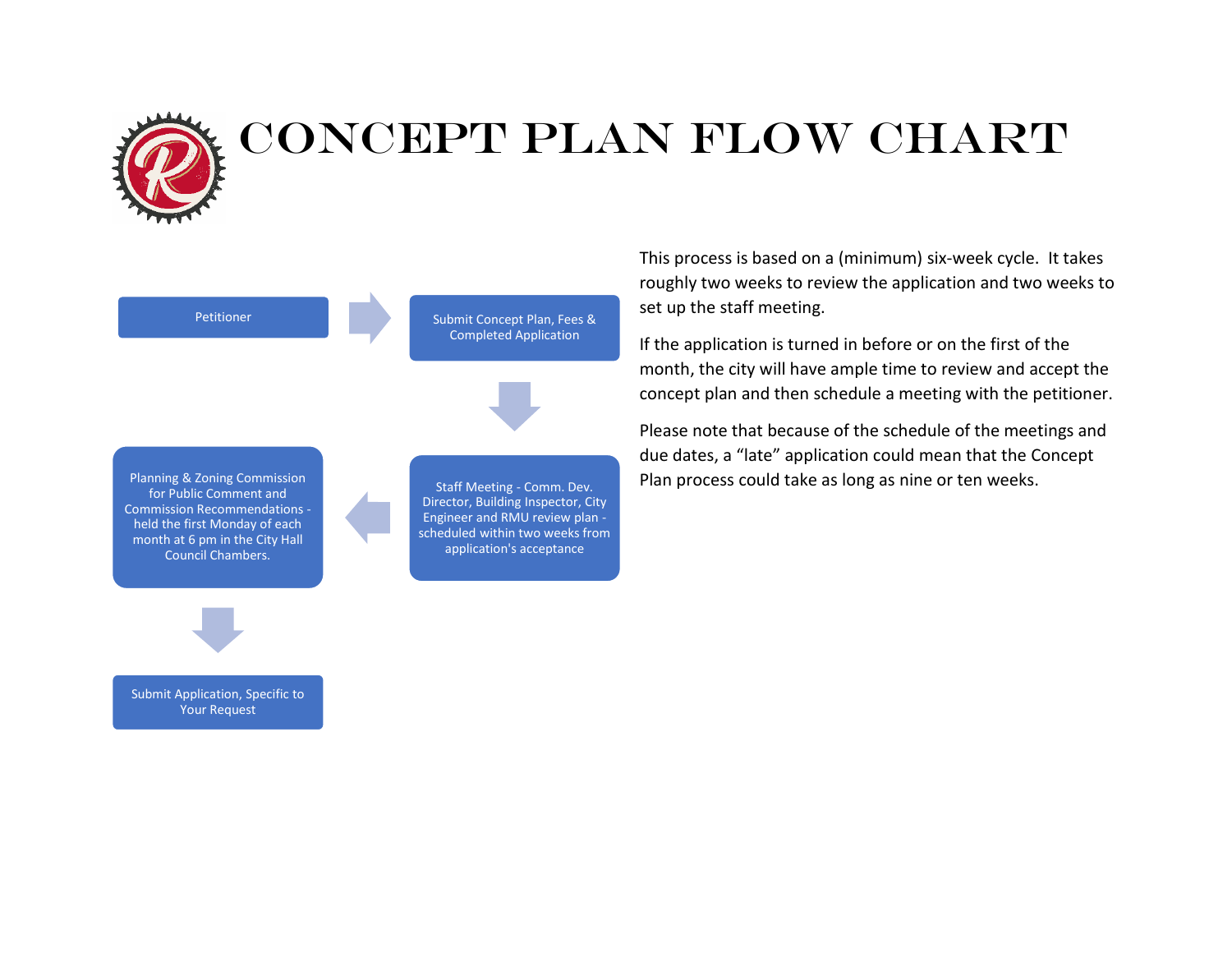

#### REZONING Flow Chart

Petitioner Submit Rezoning application, fees, and all other required materials

Planning and Zoning Commission and Public Hearing - first Monday of each month at 6 pm in the City Hall Council Chambers For pubic hearing - complete and submit to Comm. Dev. Dept. - application with legal description by the second Thursday of the month that is previous to the month that contains the public hearing at the Planning and Zoning Commission meeting

The rezoning flow chart process is based on a minimum 10 week process. Please note that the Rezoning Application, fees and all other required materials are all due 45 days before the desired Planning and Zoning Commission meeting. In addition, an application with a legal description must be submitted to the Community Development Department on the second Thursday of the month that is prior to the month of the Planning and Zoning Commission meeting: this is because the legal notice for the public hearing must be published in the newspaper on the third Thursday of the month.

After the Planning and Zoning Commission meeting, the petitioner must attend the City Council meeting, where formal voting will take place.

Petitioners are strongly advised to study the calendar and schedule of dates very carefully because the meetings must be attended in the order presented here, even though the meetings may be out of chronological order for the month.

City Council - second and fourth Monday of each month at 6:30 pm in the City Hall Council Chambers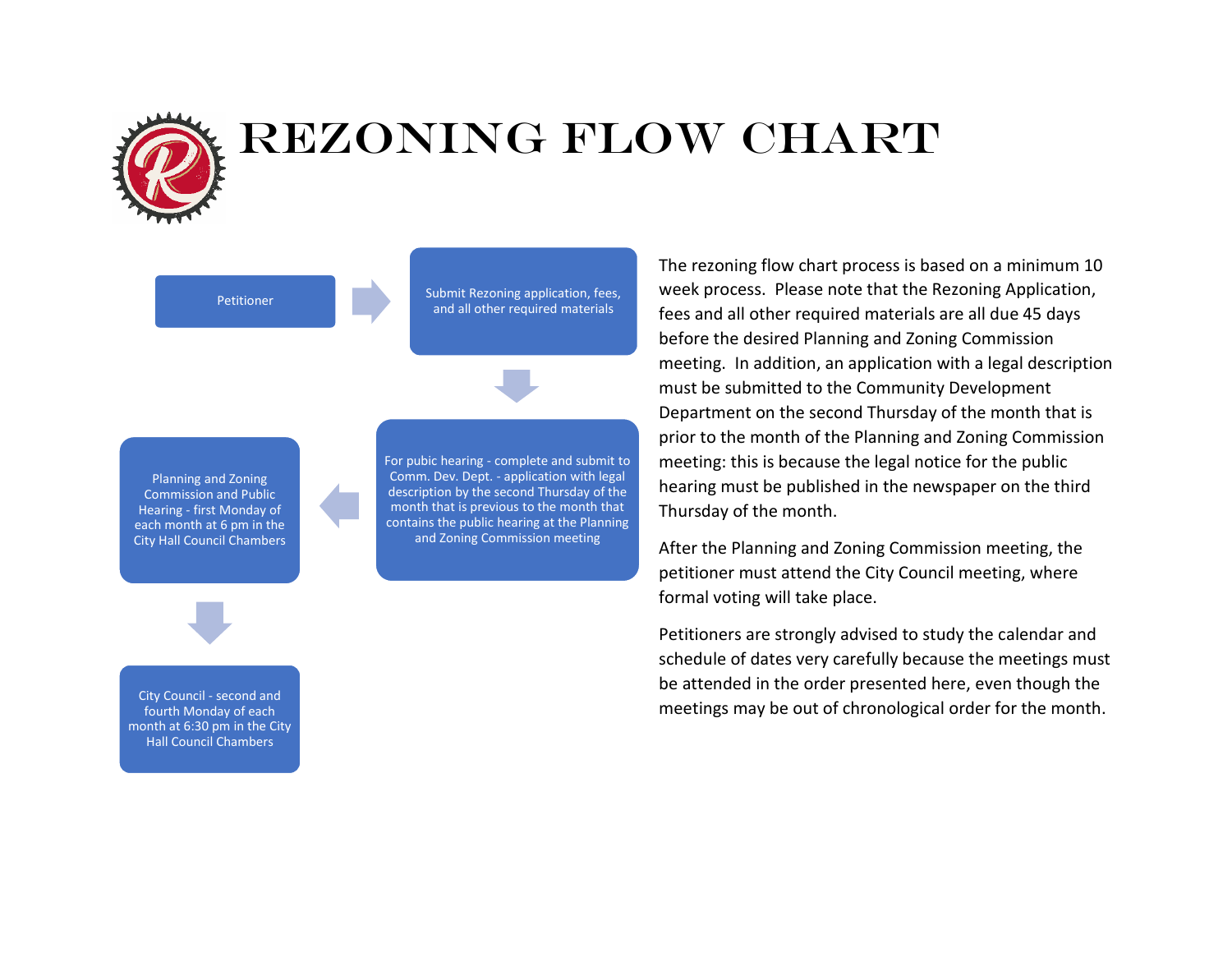

# SPECIAL USE FLOW CHART

Petitioner

Submit Special Use application, fees,site plan and all other required materials



For pubic hearing - complete and submit to Comm. Dev. Dept. - application with legal description by the second Thursday of the month that is previous to the month that contains the public hearing at the Planning and Zoning Commission meeting

The special use flow chart process is based on a minimum 10 week process. Please note that the Special Use Application, fees and all other required materials are all due 45 days before the desired Planning and Zoning Commission meeting. In addition, an application with a legal description must be submitted to the Community Development Department on the second Thursday of the month that is prior to the month of the Planning and Zoning Commission meeting: this is because the legal notice for the public hearing must be published in the newspaper on the third Thursday of the month.

After the Planning and Zoning Commission meeting, the petitioner must attend the City Council meeting, where formal voting will take place.

Petitioners are strongly advised to study the calendar and schedule of dates very carefully because the meetings must be attended in the order presented here, even though the meetings may be out of chronological order for the month.

City Council - second and fourth Monday of each month at 6:30 pm in the City Hall Council Chambers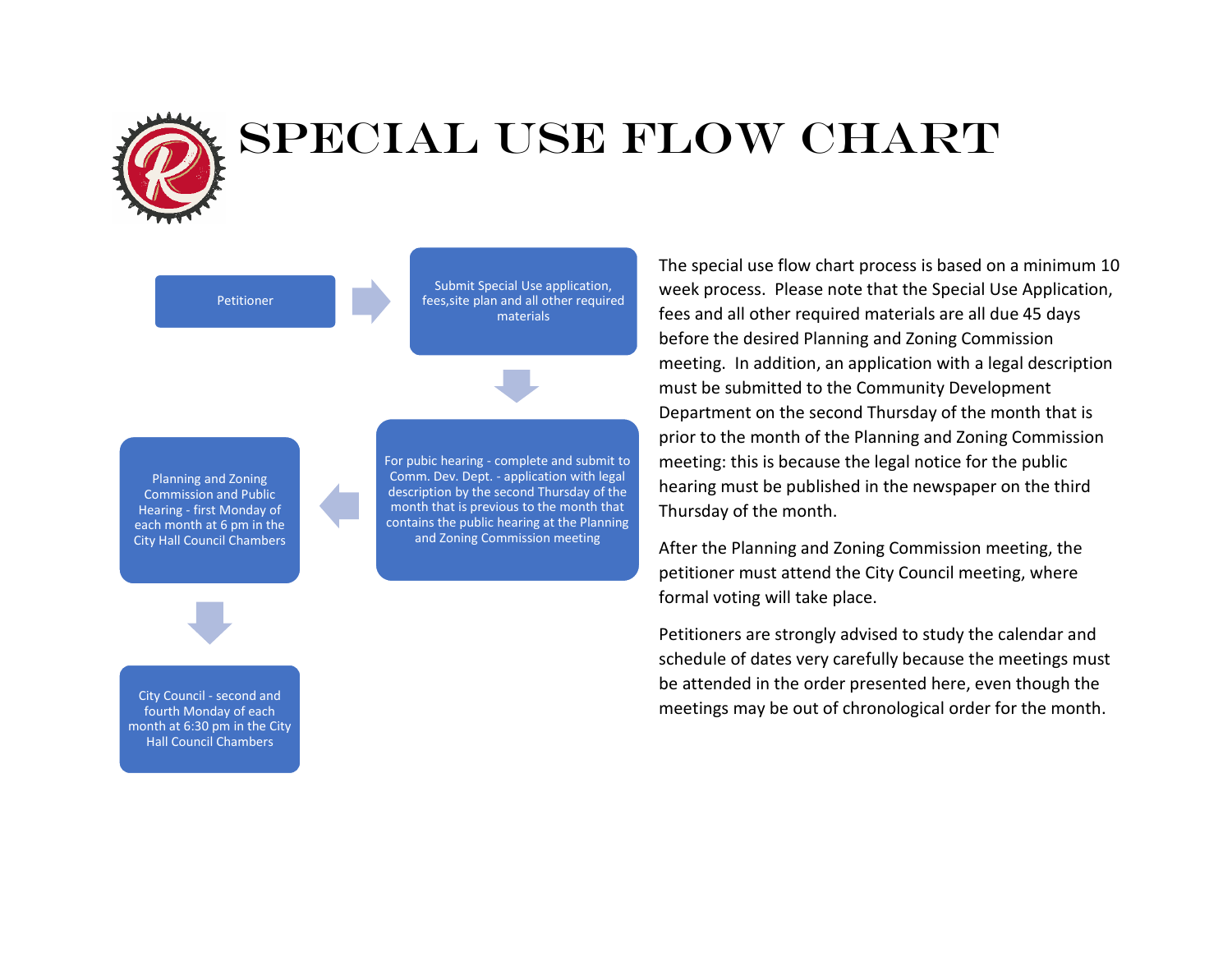

Petitioner

Submit Annexation and Zoning Request, fees, site plan and all other required material

For public hearing - complete and submit to Comm. Dev. Dept. - application with legal description by the second Thursday of the month that is previous to the month that contains the public hearing at the Planning and Zoning Commission meeting



Public Hearing - Planning and Zoning Commission - first Monday of each month at 6 pm at City Hall in the Council Chambers

Staff meeting - Community Development Director, Building Inspector, City Engineer and RMU review plan - scheduled within two weeks from application's acceptance





City Council and Public Hearing - (Public Hearing is only required for annexation agreements)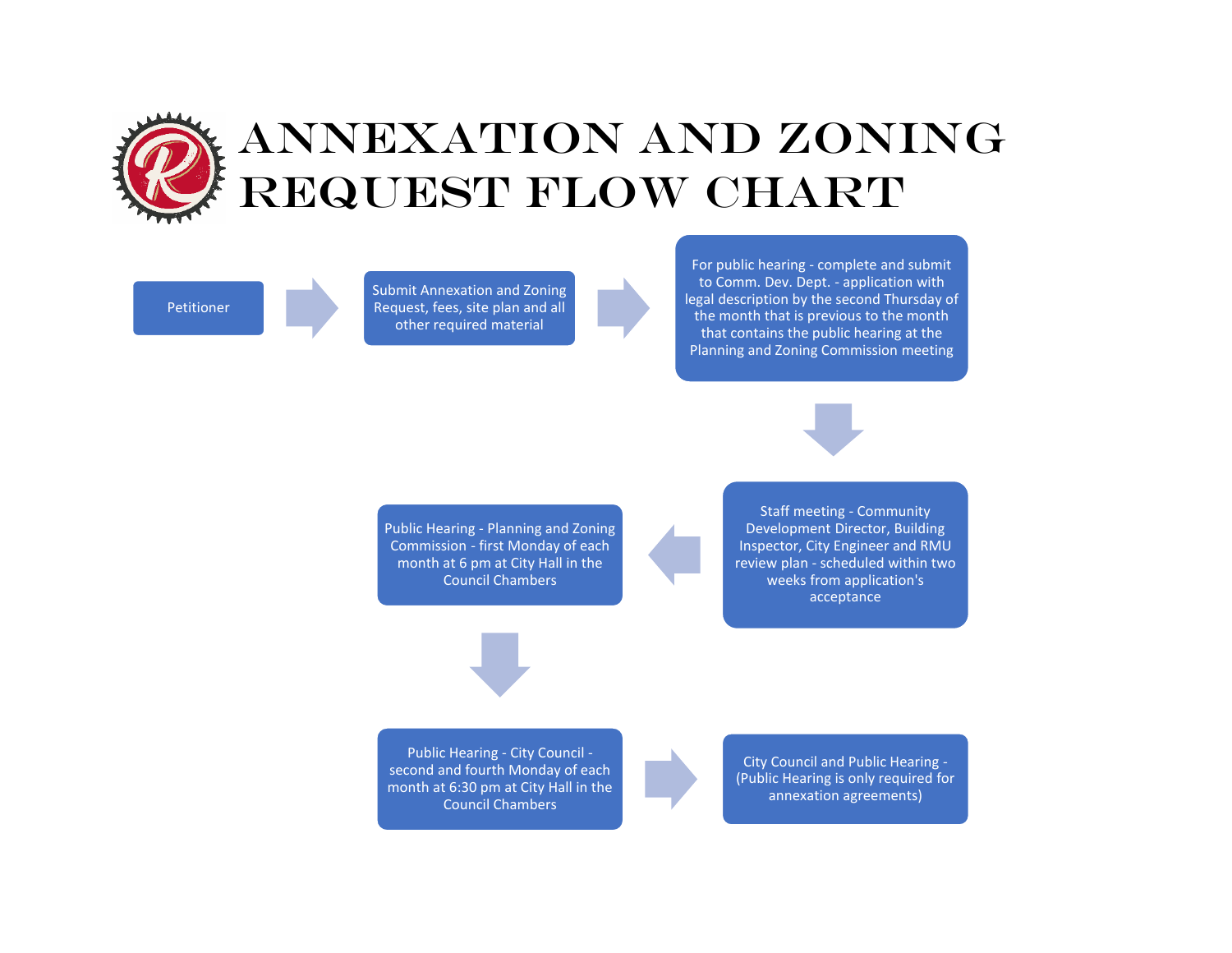# ANNEXATION AND ZONING REQUEST FLOW CHART

The process for Annexation and Zoning Requests will take a minimum 12 weeks to complete. It should be noted that the application, fees and all other materials must be turned in 45 days before the desired Planning and Zoning Commission meeting. In addition, an application with a legal description must be submitted to the Community Development Department on the second Thursday of the month that is prior to the month of the Planning and Zoning Commission meeting: this is because the legal notice for the public hearing must be published in the newspaper on the third Thursday of the month. At this point, please note that the petitioner is required to notify all adjacent property owners within 250 feet of the subject property by mail. This must be done no less than fifteen days and no more than 30 days prior to the public hearing date.

After the recommendation has been given by the Planning and Zoning Commission, the project will go to a City Council meeting, where a formal vote will take place.

If annexation has been requested, then a second public hearing during the City Council Meeting will be required and will only be held on the fourth Monday of the month. No mailing to adjacent property owners will be required at this time. If annexation has not been requested, the petitioner may have a City Council meeting scheduled on the second or fourth Monday of the month. Petitioners are strongly encouraged to study the dates of the meetings to minimize the amount of time that it takes to complete the entire process.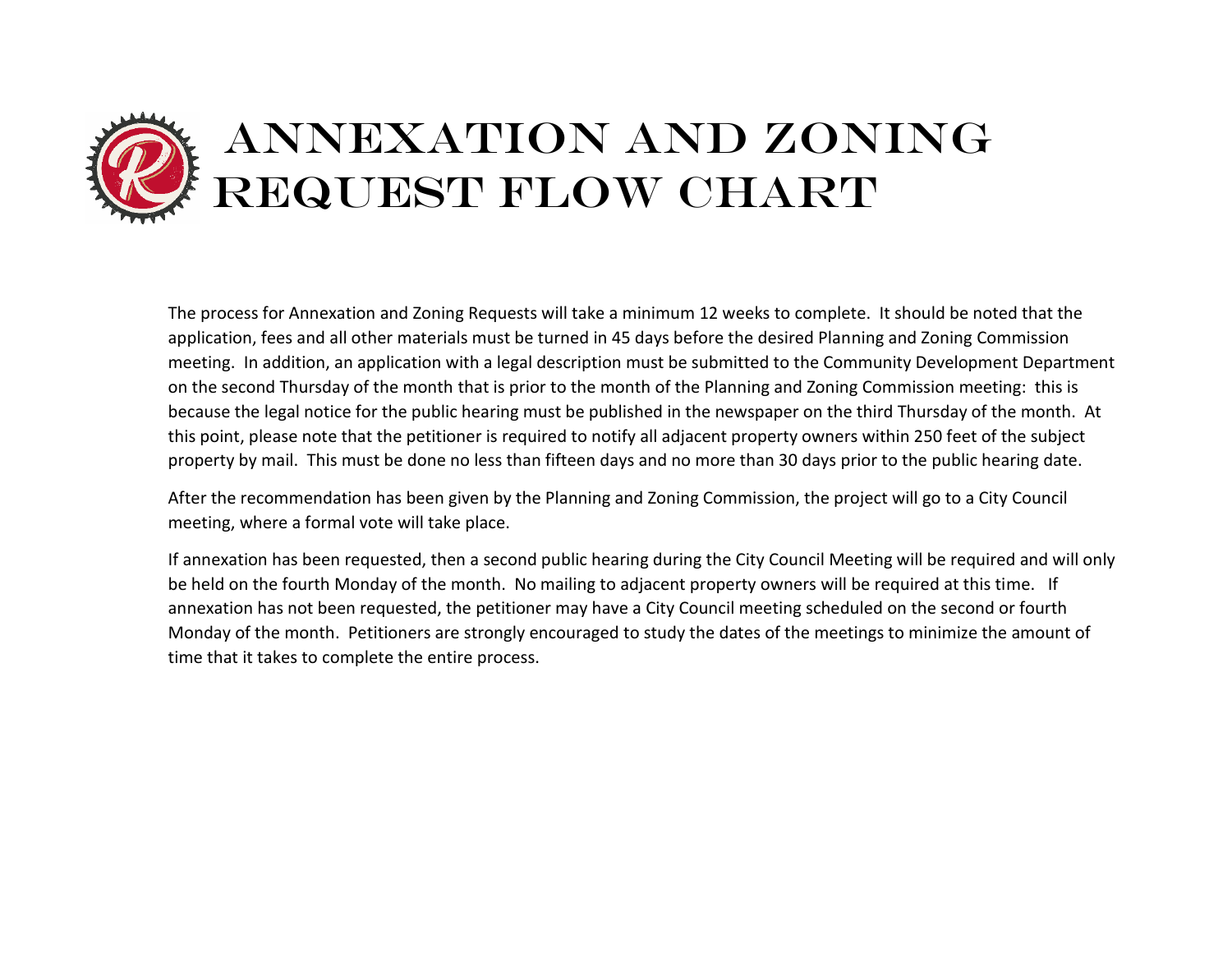### SPECIAL USE – ZONING FLOw IART

Petitioner

Submit Special Use application, fees, site plan and all other required materials

Planning and Zoning Commission and Public Hearing first Monday of each month at 6 pm in the City Hall Council Chambers

For public hearing - complete and submit to Comm. Dev. Dept. application with legal description by the second Thursday of the month that is previous to the month that contains the public hearing at the Planning and Zoning Commission meeting

City Council - second and fourth Monday of each month at 6:30 pm in the City Hall Council Chambers

The Special Use – Zoning flow chart process is based on a minimum 10 week process. Please note that the Special Use Application, fees and all other required materials are all due 45 days before the desired Planning and Zoning Commission meeting. In addition, an application with a legal description must be submitted to the Community Development Department on the second Thursday of the month that is prior to the month of the Planning and Zoning Commission meeting: this is because the legal notice for the public hearing must be published in the newspaper on the third Thursday of the month. For this public hearing, the petitioner is required to notify by mail all adjacent property owners within 250 feet of the subject property. This must be done no less than 15 days and no greater than 30 days before the public hearing at the Planning and Zoning Commission meeting. The Planning and Zoning Commission will review the petition and may then recommend revisions to the plat. This means that further review by staff and/or other committees may be necessary before being sent to City Council, where formal voting will take place. Petitioners are strongly advised to study the calendar and schedule of dates very carefully because the meetings must be attended in the order presented here, despite the fact that the meetings may be out of chronological order for the month.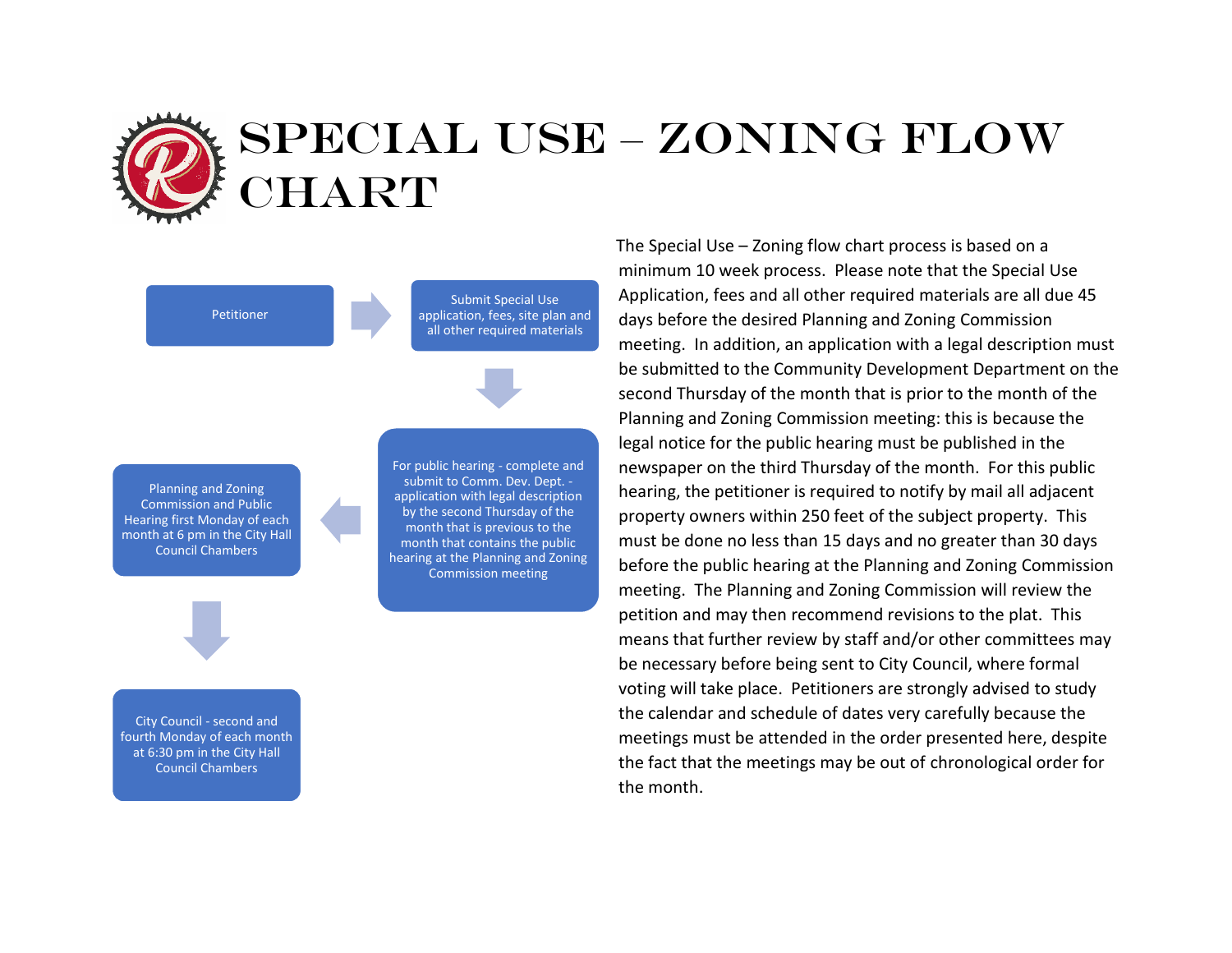# PRELIMINARY AND FINAL PLAT OF SUBDIVISION FLOW CHART

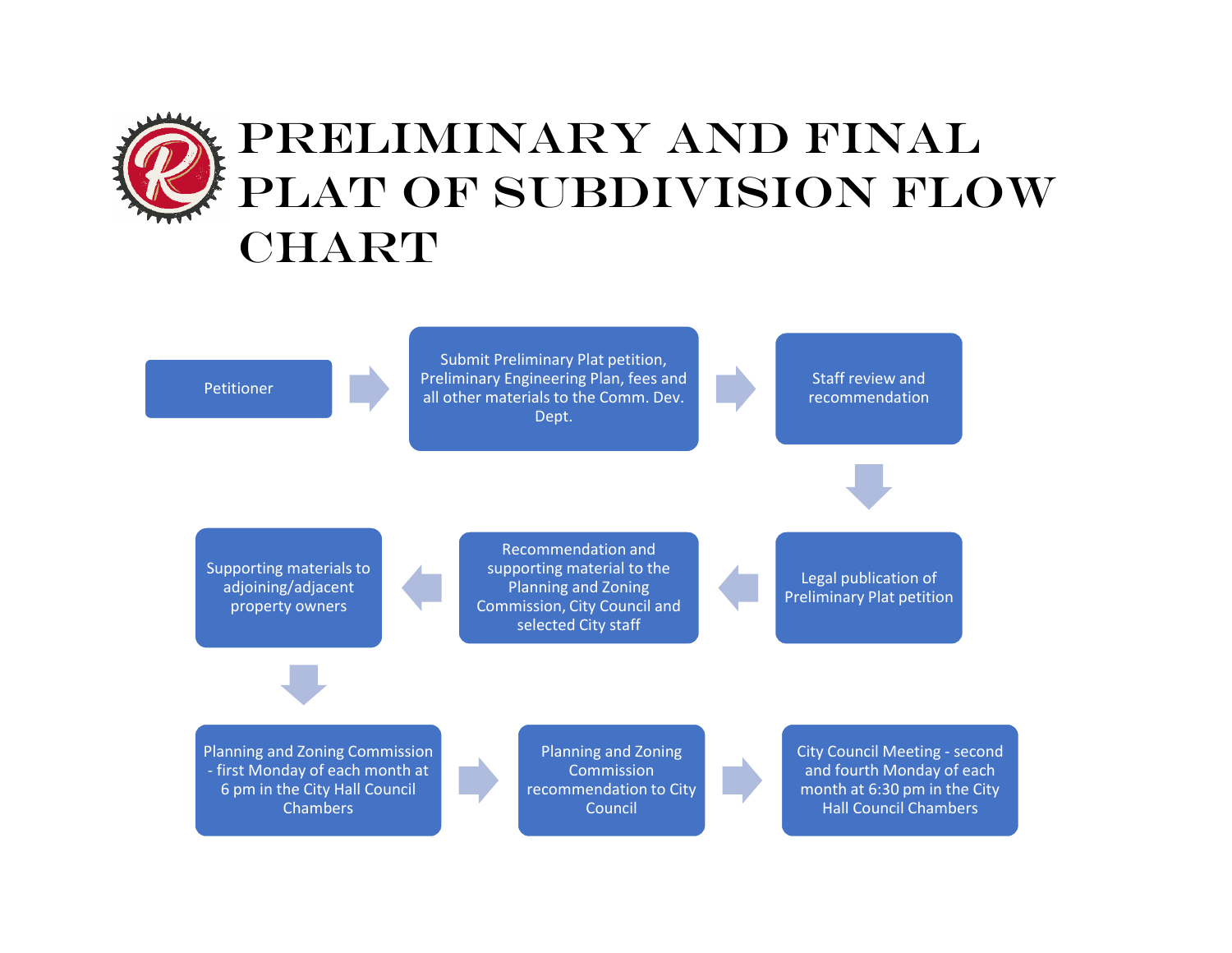

The process illustrated in the Preliminary Plat Flow Chart will take a minimum of 9 weeks to complete. It should be noted that the application, preliminary engineering plat, fees and all other materials must be turned in 45 days before the desired Planning and Zoning Commission meeting so that the staff may review the necessary materials.

After the recommendation has been given by the Planning and Zoning Commission, the project will go to a City Council meeting, where a formal vote will take place.

Petitioners are strongly encouraged to study the dates of the meetings to minimize the amount of time that it takes to complete the entire process. This chart is only to be used as a visual aide, and for all official processes, the application or a city staff member should be consulted.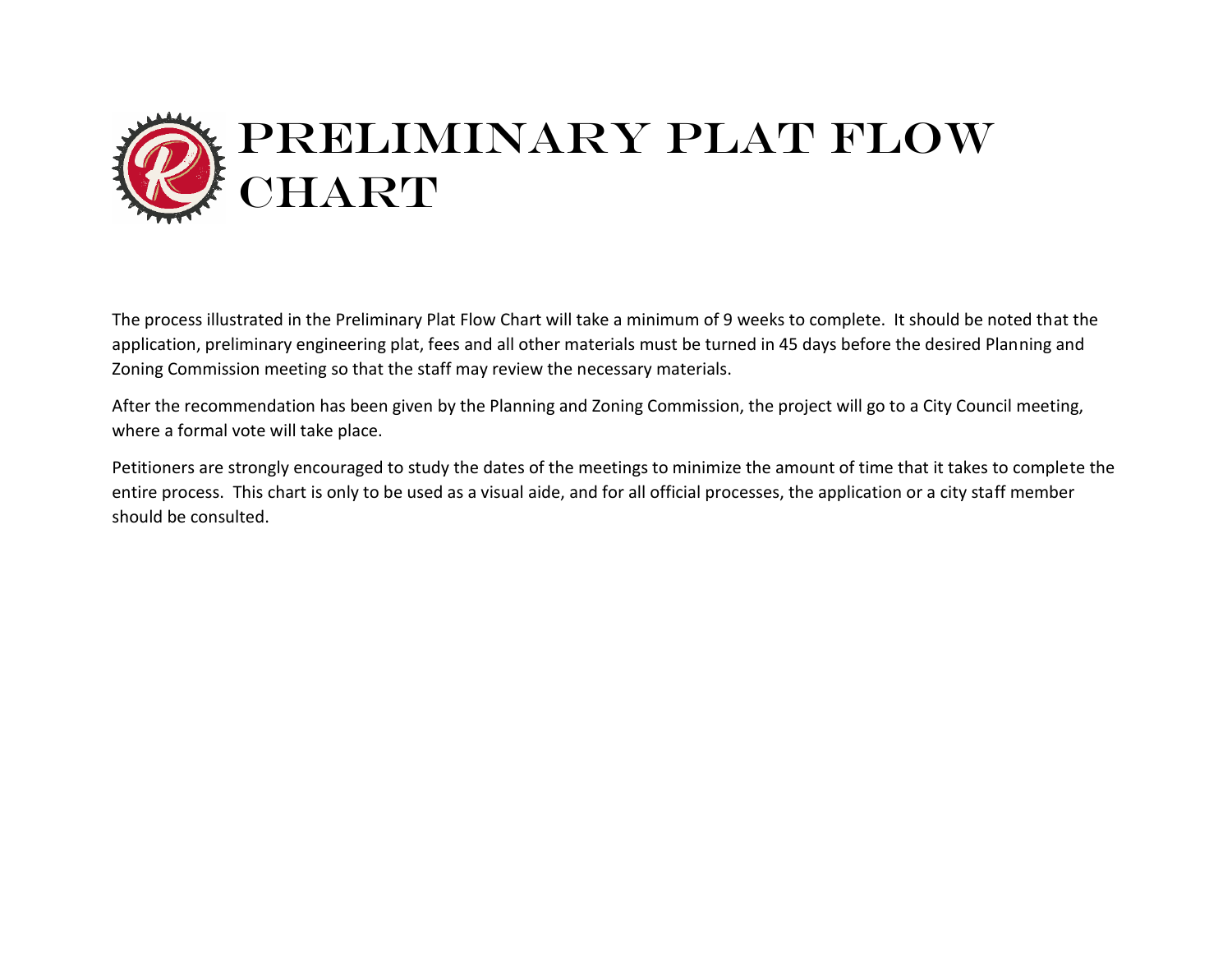

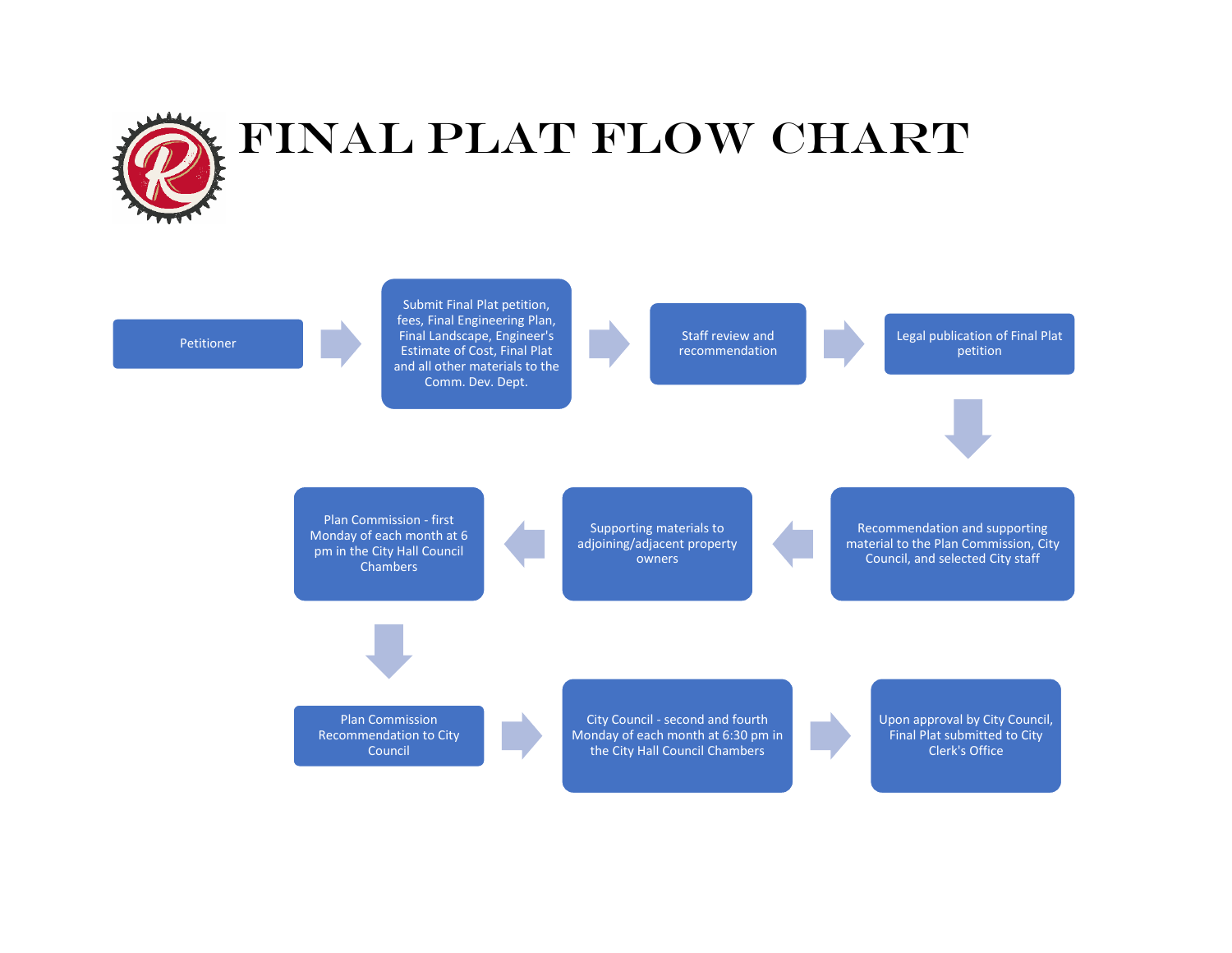

The Final Plat flow chart illustrates a process that will take an estimated 12 weeks for meetings to complete. Please note that the Final Plat application, fees and all other required materials are all due 60 days before the desired Planning and Zoning Commission meeting.

The meeting process will end with the City Council meeting, and upon approval, will proceed to the recording stage. The recording process involves approval by the City Engineer, and all fees being up to date with the city. After both of these conditions are met, the petitioner may then submit the final plat (mylar) for signatures prior to being recorded at the County Clerk's office.

Petitioners are strongly advised to study the calendar and schedule of dates very carefully because the meetings must be attended in the order presented here, despite the fact that the meetings may be out of chronological order for the month. Often times, this will mean that the process may take longer than 12 weeks.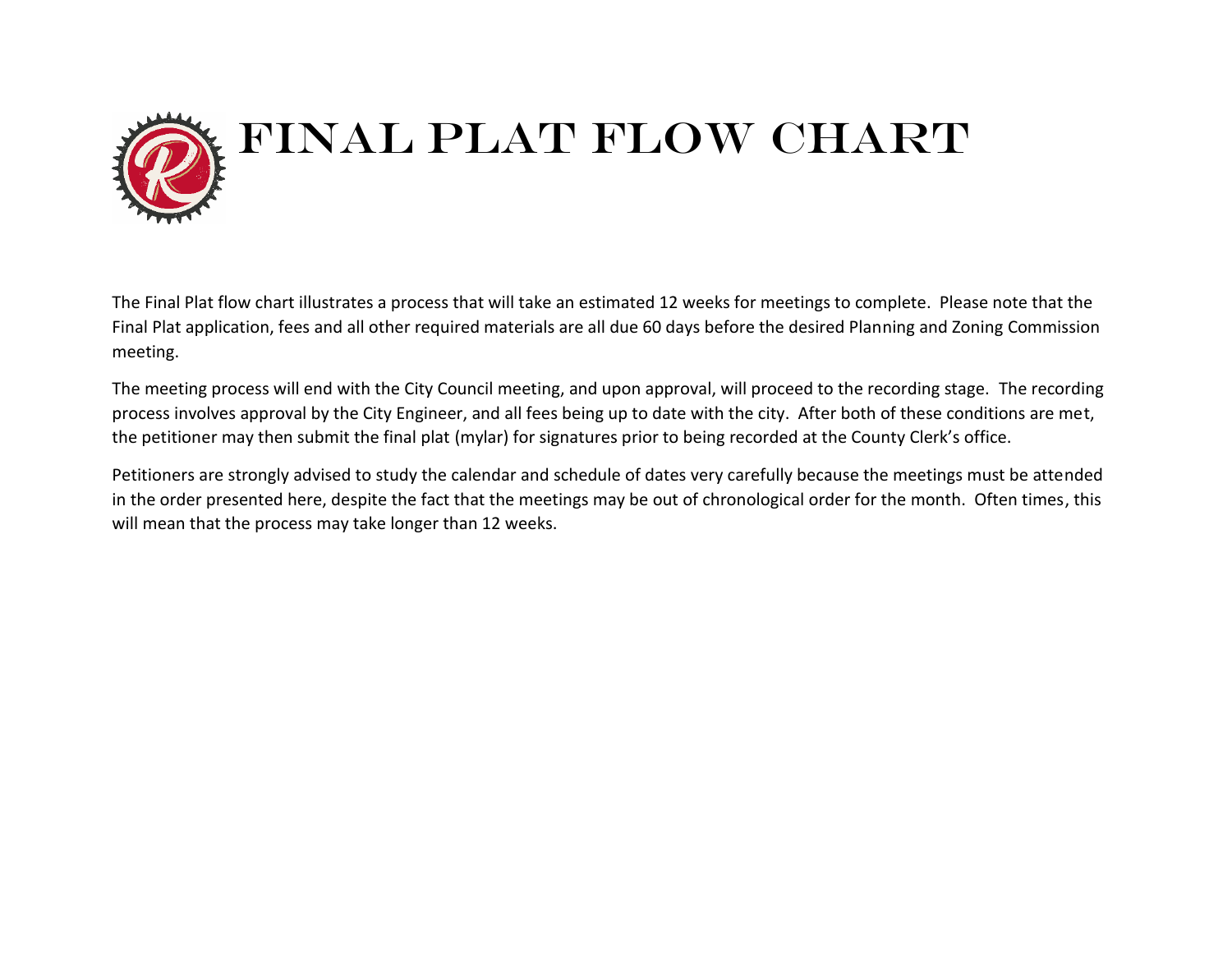# PUD REQUESTS AND PUD AGREEMENT AMENDMENTS

**Petitioner** 

Submit PUD Request or PUD Agreement Amendment applicaton, fees and all other materials

For public hearing - submit to Comm. Dev. Dept. - application with legal description due on second Thursday of the month prior to the month of the Planning and Zoning Commission meeting (if PUD Amendment is coinciding with an annexation request, a public hearing does not need to be held for PUD Amendment)

City Council and Public Hearing - fourth Monday of each month at 6:30 pm in the City Hall Council Chambers

Submit legal description for public hearing - only if one has not been submitted

Planning and Zoning Commission and Public Hearing - first Monday of each month at 6 pm in the City Hall Council **Chambers**